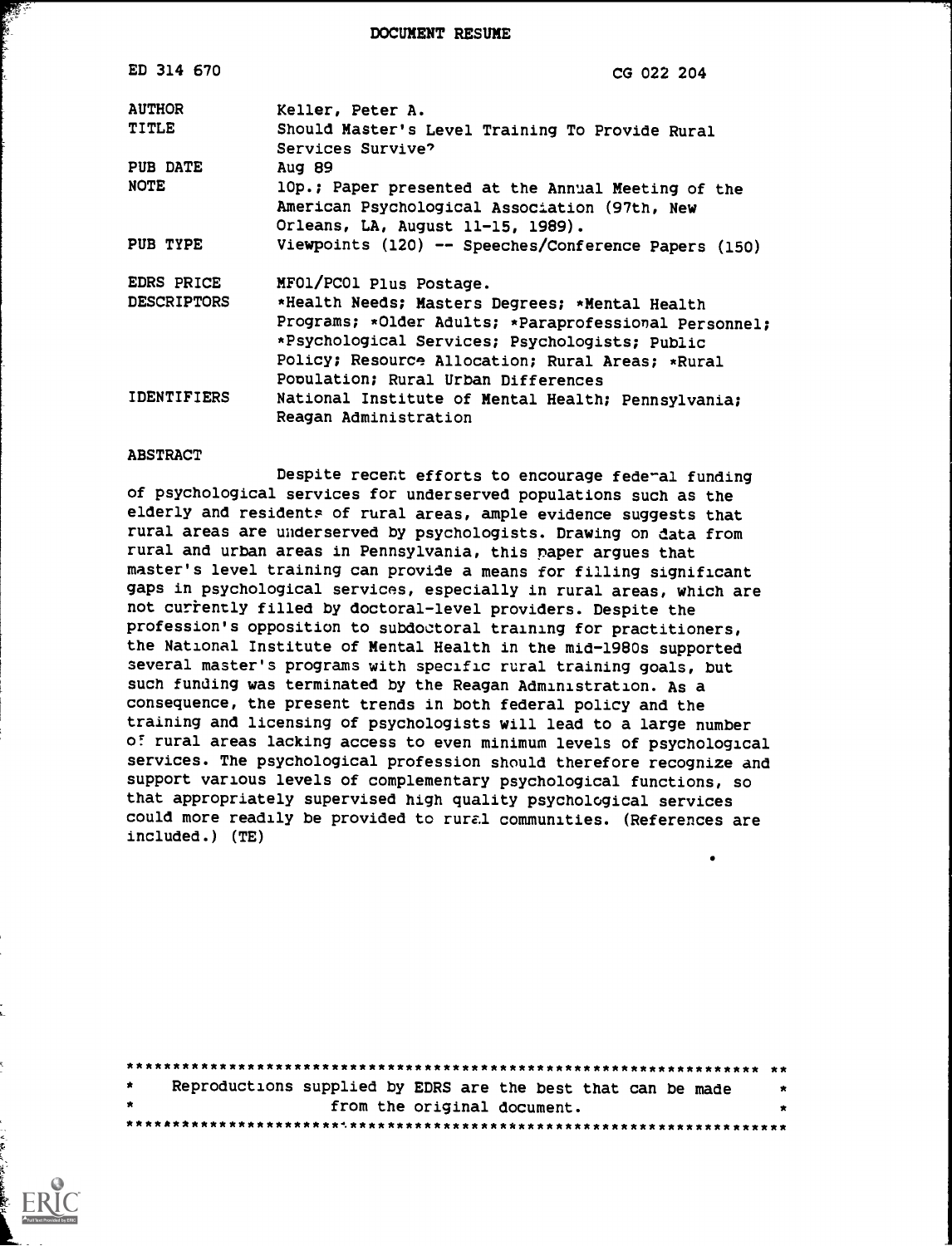$\blacksquare$ 

# Should Master's Level Training to Provide Rural Services Survive?

Peter A. Keller

Mansfield University

**U S DEPARTMENT OF EDUCATION** Office of Educational Research and Improvement<br>EDUCATIONAL RESOURCES INFORMATION<br>CENTER (ERIC) This document has been reproduced as<br>received from the person or organization<br>origination it

E' Minor changes have been made to improve<br>reproduction quality

e: Points of view or opinions stated in this docu<br>- ment: do: not: necessarity represent: official<br>- OERI position or policy

"PERMISSION TO REPRODUCE THIS MATERIAL HAS BEEN GRANTED BY

KHEA Keller

TO THE EDUCATIONAL REJOURCES **INFORMATION CENTER (ERIC)** "

This paper was prepared for presentation during the Annual Convention of the American Psychological Association, August 10-15, 1989, New Orleans, LA. For a copy, contact the author at Department of Psychology, Mansfield University, Mansfield, PA 16933.

s

C602220

# **BEST COPY AVAILABLE**

 $\overline{2}$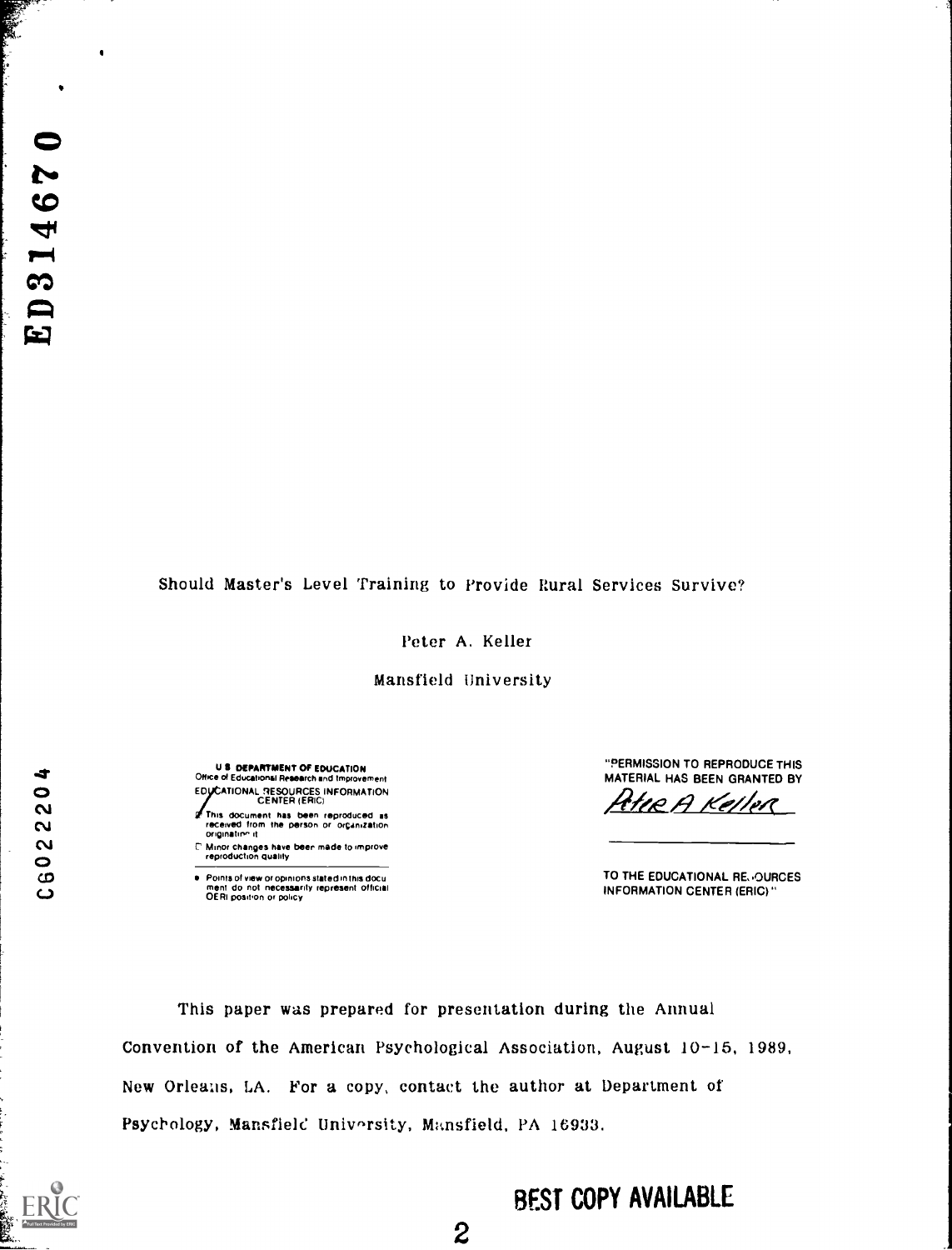Should Master's Level Training to Provide Rural Services Survive?

## The Need for Rural Psychologists

Although the role of psychologists in reaching various underserved populations, such as the elderly and people living in rural areas, has been cited with increasing frequency in recent efforts to encourage support of Federal funding of psychological services (cf., Buie, 1989), there still exists ample evidence that rural areas are underserved by psychologists. Interestingly, a recent article in the NASW News also claimed the rural domain for social workers. Ironically, it would appear that the needs of rural people have suddenly been more widely noted by the mental health professions as competition for reimbursement has become more intensely politicized.

Bringing data to bear on the issue, Sladen and Mozdzierz (1989) recently reported on the distribution of psychologists listed in the 1970 and 1531 editions of the APA Directory and discovered that, despite apparently dramatic increases in the numbers of psychologists in nonmetropolitan areas, rural areas remain underserved in relation to metropolitan areas. They also found that the problem of rural areas being underserved by psychologists held in all regions of the country.

Pennsylvania makes an interesting prototype for studying the distribution of professionals because it is both a major metropolitan state and the state with the largest rural population. In a recent



1.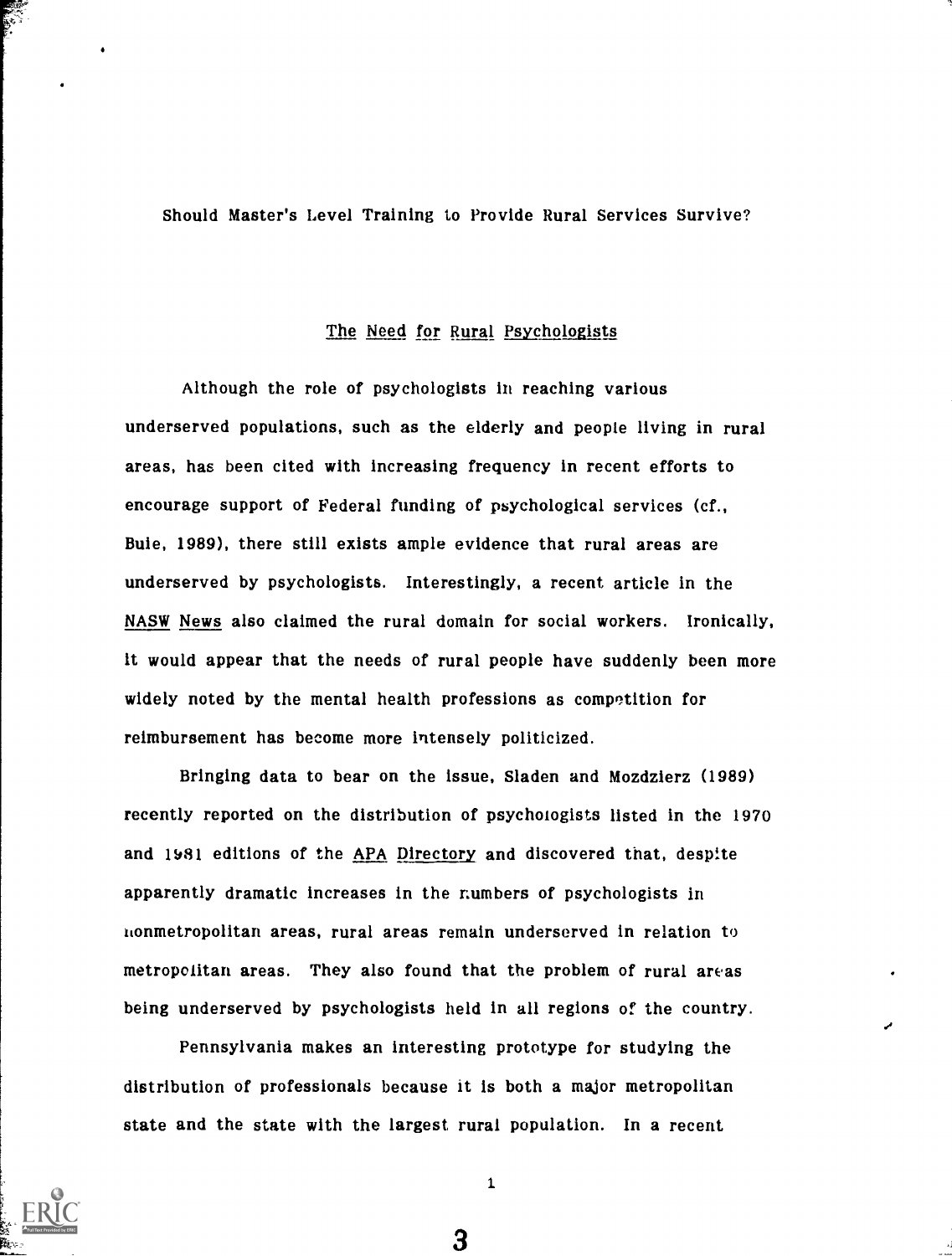unpublished examination of the distribution of psychologists and psychiatrists in Pennsylvania, my colleague Dennis Murray (1989) found a rt. tionship between the distribution of both psychologists psychiatrists and the type of county, rural counties having the lowest per capita density of both professions. He further found that population density and per capita income were positively related to the distribution of both types of professionals. The state as a whole had .311 psychologists and .167 psychiatrists per thousand population. By contrast, rural counties had .125 psychologists and .054 psychiatrists per thousand population. It should be noted that the rural figure for psychiatrists is presumably inflated by the presence of state psychiatric hospitals in a number of rural counties, and the rural figure for psychologists may be inflated by a large number of colleges that exist in rural areas. It should also be noted that the number of psychologists in Pennsylvania also includes a significant proportion of master's level professionals who were eligible for licensure until a recent change in the licensing law. At present Murray is examining the impact of having fewer psychologists in rural areas on the availability and quality of services in a multistate area that includes Pennsylvania and adjoining states.

The Current Status and Training of Master's Level Psychologists

A recent survey of state licensing laws and membership requirements of state psychological associations describes the legal and professional status of master's level psychologists (Dale, 1989). The author's survey found that individuals with a master's degree can presently be licensed fully in only three states, while 14 others make

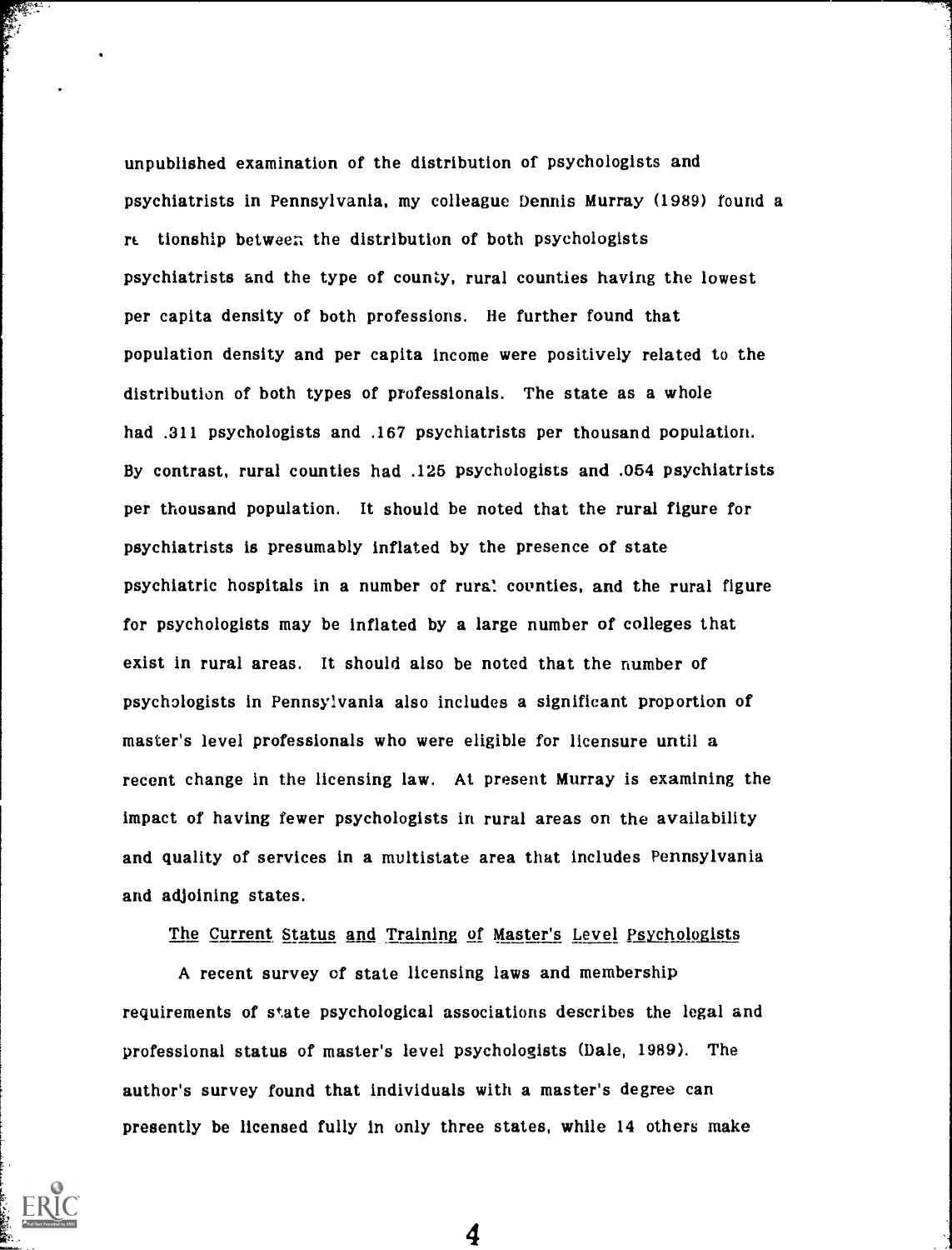医生理

provisions for some form of limited licensure. Full membership in state associations is available to master's level practitioners in 14 of 50 states and Washington, DC. Most other states provide some form of associate membership for this group of individuals. As a rule, it would seem that this group receives some form of recognition at the state level but is excluded from full participation in the profession. In many instances there are open and sometimes bitter disputes about roles that master's level practitioner's should play in service delivery.

Yet, as Dale (1988) reports, 400 psychology programs award master's degrees to students annually. The graduates from master's level programs continue to find employment that seems appropriate to their training or gain entry to doctoral programs, depending on their interests (cf., Quereshi & Kuchan, 1988). For there, there are few indications the programs that train such individuals will disappear in the future. In fact, quite the opposite seems true as the Ccuncil of Applied Masters Programs in Psychology (CAMPP) plans a 1990 National Conference on Master's Level Training and explores standards for master's programs--an area that APA has consciously ignored. Thus, master's level training is alive and thriving despite efforts to thwart this enterprise. The reason, I believe, is that such training fills a need to prepare students for advanced graduate study and to fill significant gaps in psychological services which for various reasons are unfilled by doctoral-level providers.

Elsewhere I have described programs in the United States that have continued to train master's level psychologists specifically for work in rural settings (Keller, 1988). And despite the profession's generally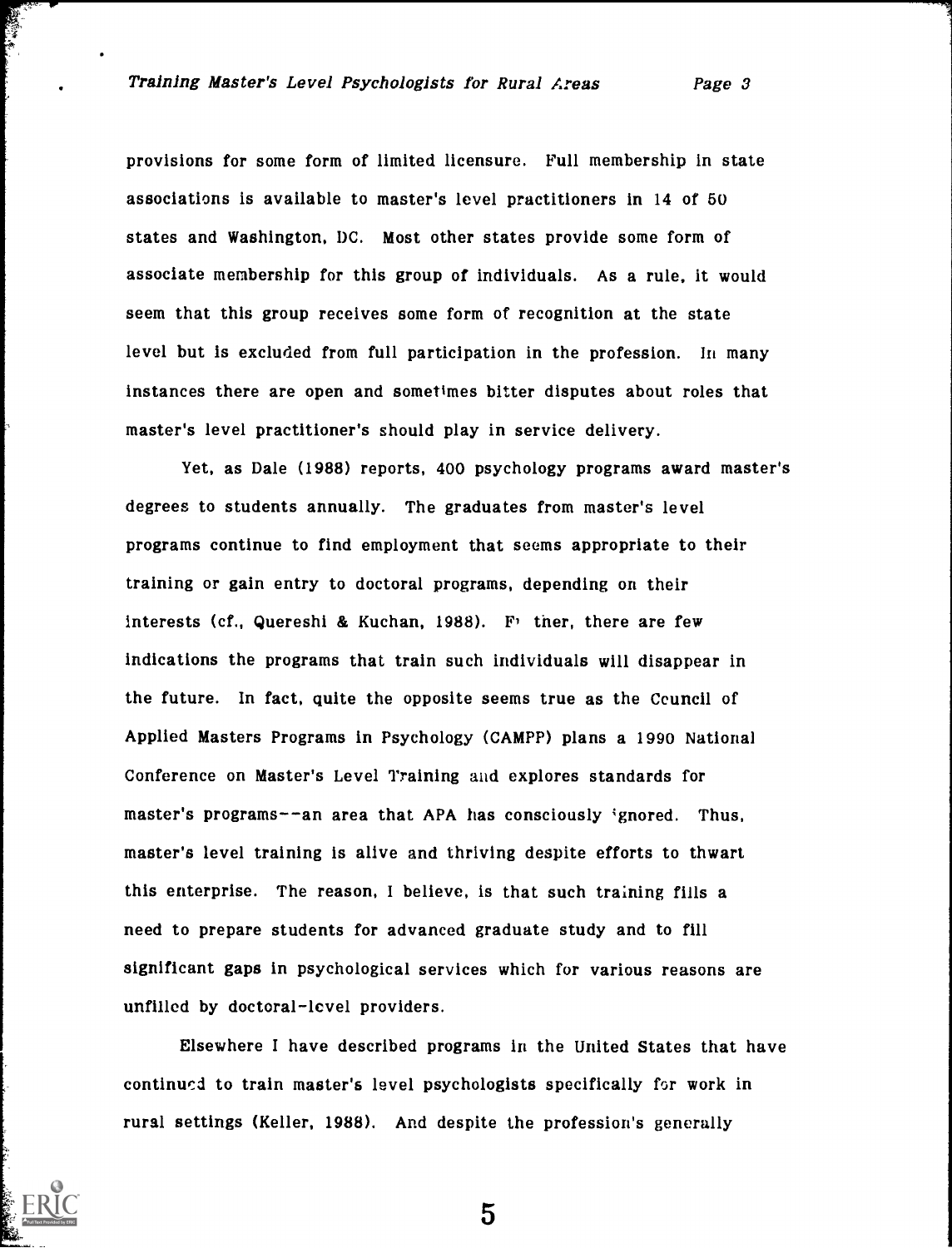stated opposition to subdoctoral training for practi. ers, NIMH in the mid 1980s supported several master's programs with specific rural training goals (Schneider, 1982). Such funding was terminated with the advent of the Reagan administration.

### Delivery of Rural Services

There has existed for some time evidence that many of the psychological services in rural public mental health facilities are provided by master's level clinicians (Hollingsworth & Hendrix, 1977). At the same time, recent data from the National Council of Community Mental Health Centers indicates that psychologists are in a distinct minority among the service providers in mental health centers. It is these mental health centers that largely serve rural communities. At least on the surface, it seems that many public facilities do not want, or cannot afford, to hire doctoral-level psychologists. This presents a particular problem for rural areas where psychologists are already in short supply. Reading between the lines, one might ask if psychologists will in the future even be a part of the services delivered to rural and other underserved populations, or whether they will be mainly grazing in greener pastures of reimbursement.

My personal belief is that present trends, which include (a) the tendency of highly trained professionals to seek culturally stimulating communities that offer higher levels of reimbursement for services, (b) the growing dominance of managed health care, and (c) the willingness of many small communities to settle for services of lesser quality, will lead to a situation where a large number of rural areas lack access to even minimal levels of psychological services. If this pessimistic prediction

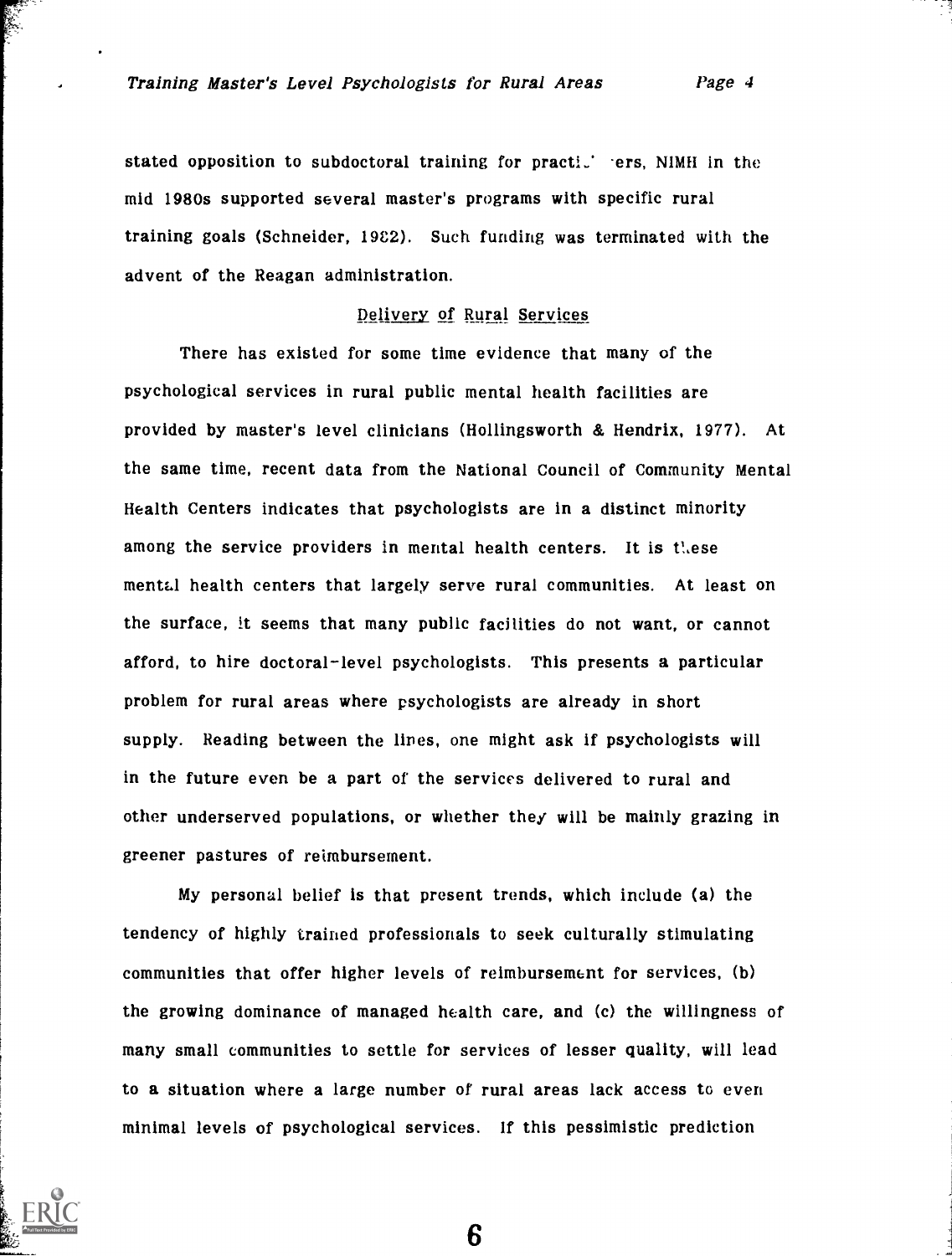is correct, one must ask whether there are alternatives to the present and emerging approaches to psy ,ological service delivery.

# Extending Psychological Services

I believe that psychological services are a critical part of any effort to aid those with mental health problems. The thought of mental health service delivery without psychology is abhorrent; yet this is the possibility I see. We have engineered the problem ourselves with an elitist and exclusive approach to training and licensing. Our efforts to clone the independent medical practice have contributed to psychologists largely ignoring underserved populations. As a young profession attempting to gain parity with medicine, we have also established professional criteria that make it difficult to serve the public sector that is least able to pay. We have claimed that to provide almost any aspect of psychological services, a doctoral degree is required. <sup>I</sup> believe this is a self-serving assumption that, in fact, has no evidence to support it. This assumption interferes with our ability to help ensure that all citizens have access to competent psychological services.

The medical profession has long depended on the complementary support of others, including nurses with various specialities, nurse practitioners, technicians with specialized training, and physicians assistants, to provide adequate medical services. I would argue that psychology could and should do the same by recognizing and supporting various levels of complementary psychological functions. By doing so, appropriately supervised psychological services of high quality could more readily be provided to many who must presently do without

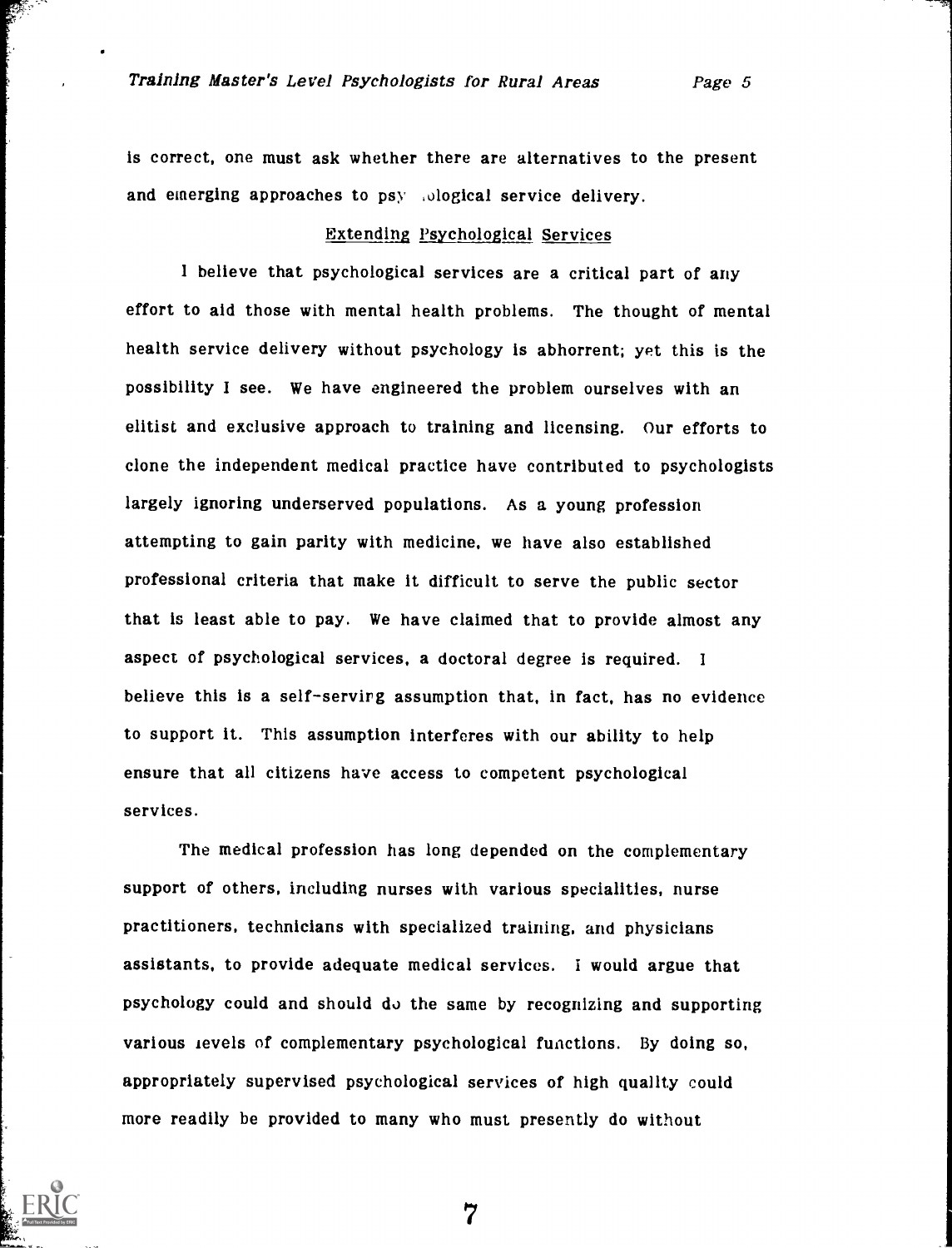psychological assessment or intervention. By ignoring this issue, we contribute to inefficiency and unnecessary gaps in service. We also miss opportunities for more innovative and community oriented services.

This leads to the question of whether psychology should encourage the training of subdoctoral professionals for situations where it can be demonstrated that psychological services are lacking and unlikely to be provided without exceptional measures. I would argue that many public rural mental health agencies fall into this category. As medicine has effectively used physicians assistants and nurse practitioners, psychology should encourage and support the training and placement of psychological assistants or associates who would operate under supervision.

Psychology may be unique in its position of being able to ensure some minimal background in necessary theory and basic research through an undergraduate level major in field. This creates a significant talent pool of individuals who can be trained at the bachelor's or master's level to assist in providing psychological services. I am presuming that those with predoctoral training would primarily work in public facilities Lhat might not otherwise include access to psychological services. I am also assuming that many middle-level practitioners would he more willing than doctoral-level practitioners to work in rural or other underserved settings (cf., Keller, 1982).

There is, of course, nothing novel or creative in my observations--I am simply arguing that psychology is missing an opportunity to recognize and use a wide range of already existing options to extend psychological services. By accepting and fostering

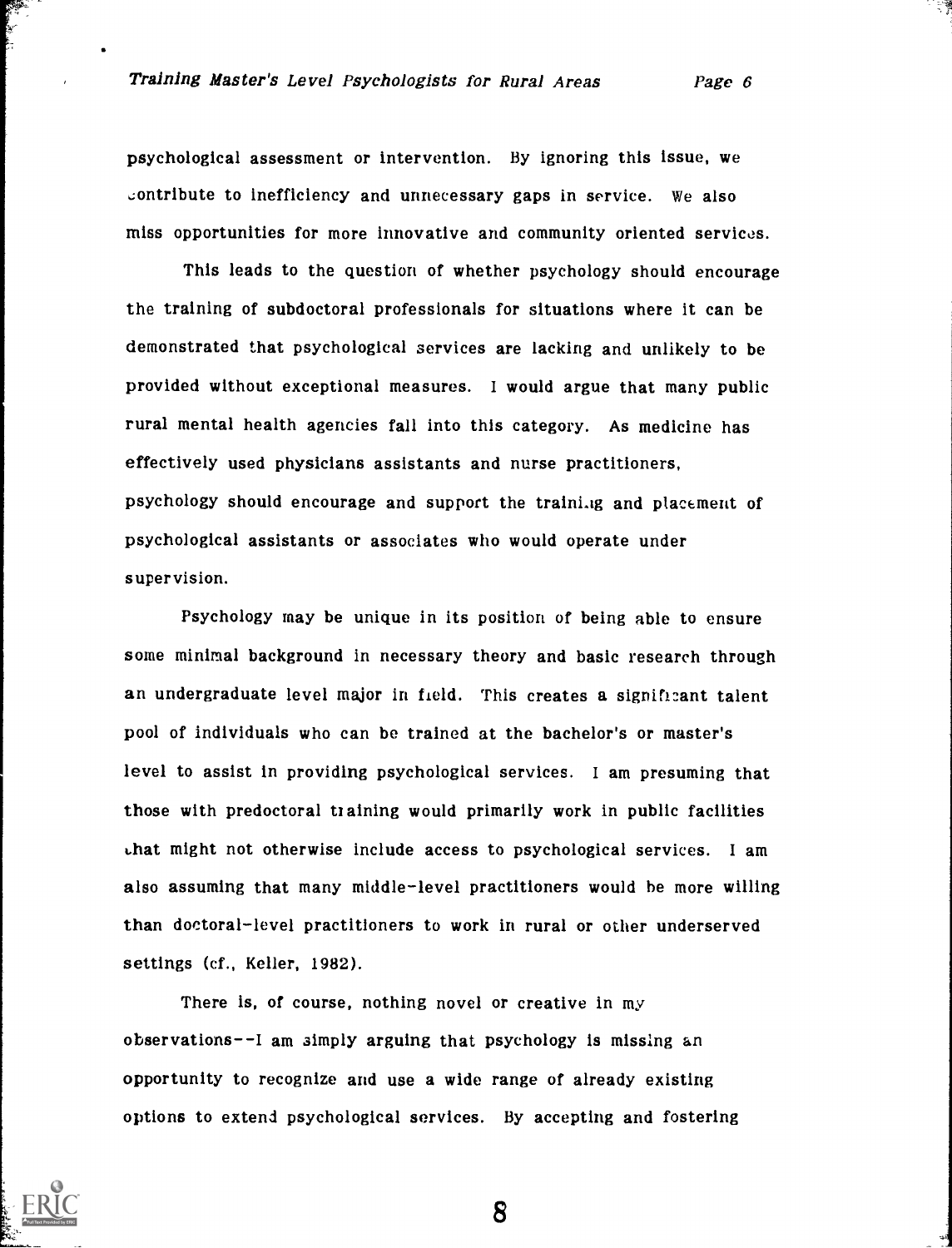these options we would help to ensure the quality of services in a way not presently available. We would recognize 400 graduate programs which we would presently like to deny exist and train professionals for the mental health system. Finally, we would help ensure that underserved populations have access to higher quality services.

One risk of moving in this direction is that we may create a hierarchical profession with a range of repressive features many of us would find problematic. This would have to be recognized and dealt with directly. But it seems better than the road we have taken, which 1 believe is ultimately destructive to the goal of delivering high quality psychological services to all who need them.

I have not directly addressed the question of appropriate training models. However, I believe that a number of effective models for middlelevel training presently exist and are discussed in the literature. Other models will evolve as groups such as CAMPP develop. My hope is that psychology will generally give these issues a more positive hearing.

#### References

- Buie, J. (1989, July). Psychologists defend reimbursement rights. APA Monitor, p. 23.
- Dale, R. H. I. (1989). State psychological associations, licensing criteria, and the "master's issue." Professional Psychology, 19, 589-593.

Hollingsworth, R., & Hendrix, E. M. (1977). Community mental health In